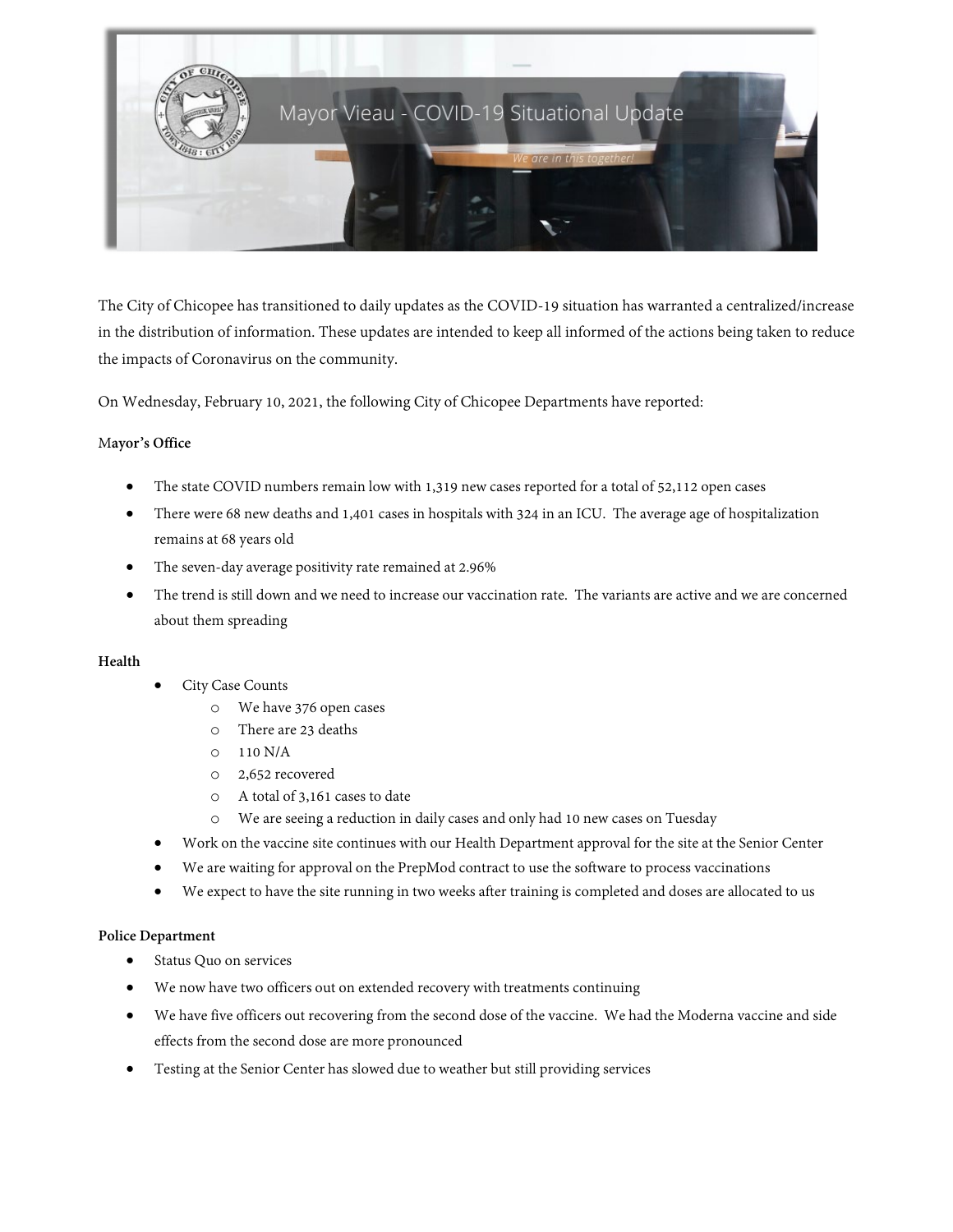# **Fire Department**

- Status quo on services with one firefighter out on recovery
- Have a couple of firefighters out with reactions to the second dose of the Moderna vaccine
- Volunteers are ready to assist with the vaccination site

### **Emergency Management**

- Services and staffing continue
- Helping with the search for the lost boy and with Food box deliveries
- The test center was slow due to the weather

#### **Safety**

- Status Quo on staffing
- The email for volunteers at the vaccination site was issued and we have three confirmed volunteers for the vaccination site
- The testing Center had 66 individuals request a test on Tuesday and only three were positive
- For Chicopee residents, the seven-day positivity rate was 9.76% on Monday and 3.0% on Tuesday
- We are preparing for the vaccination site with equipment and processes
- The City Hall door monitors are being allowed to work additional hours at the vaccination center
- There appears to be additional interest in volunteering but waiting for Department heads and individuals

# **DPW**

- Status quo on staffing
- We have one additional worker out having tested positive
- There are a total of seven workers out either positive or in quarantine and expect many will return next week
- Mainly the quarantines are individuals in contact in a household and we are watching to see if the employee in the household gets the virus
- Service levels continue at a lower headcount and it is a challenge to fill all crews

# **COA**

- Status Quo on staffing and services
- Excited to start the vaccination site as we have seniors waiting for us to open a vaccination site here
- Anticipate two days of vaccinations and will need two additional staff to work the site
- Appointment calls are being sent to the Library as well as the Senior Center and we appreciate their assistance with the vaccine appointments
- There are difficulties with the Eastfield Mall site and seniors having to wait outdoors for a long time